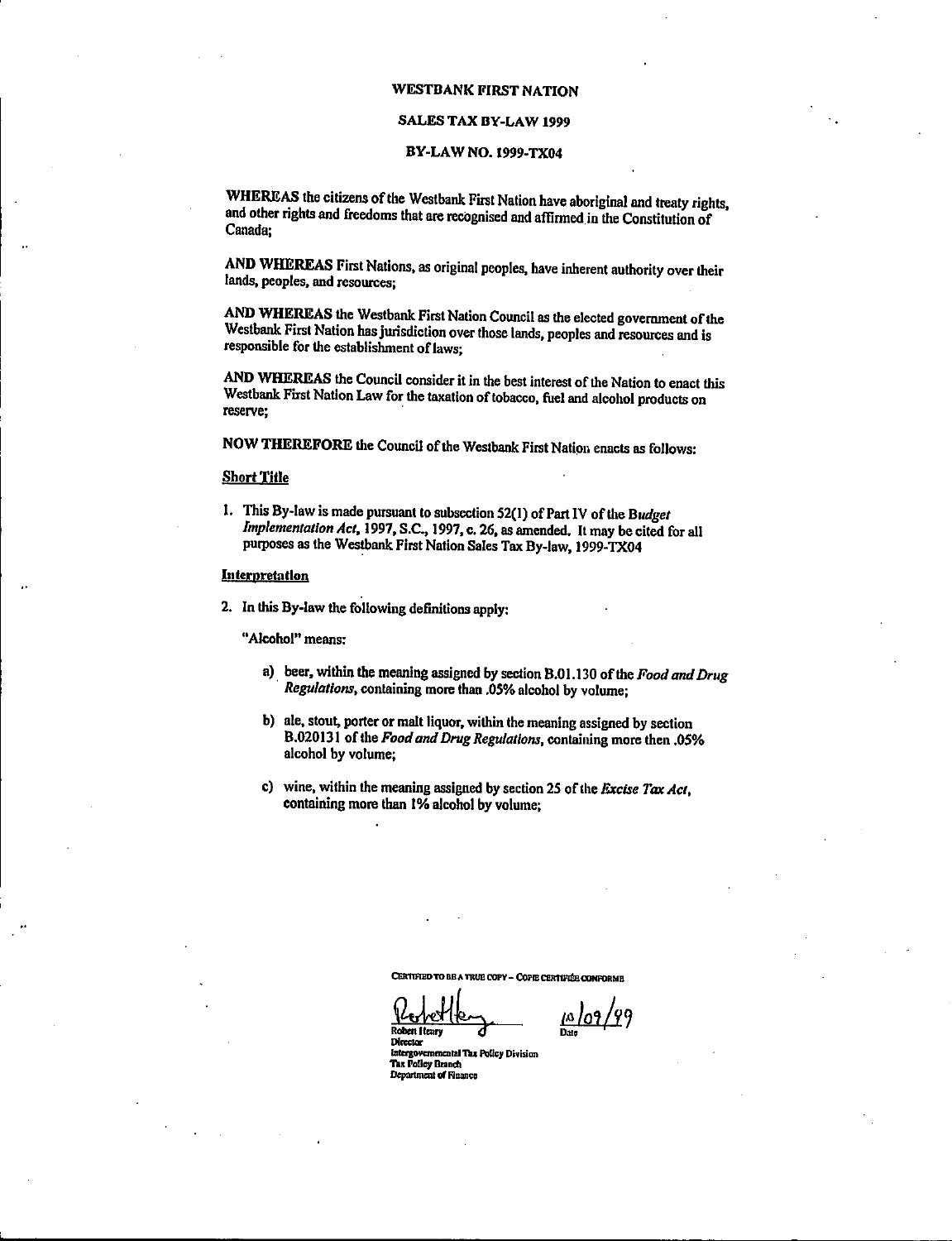- d) any beverage containing more than I% alcohol by volume, that is obtained from the distillation of grains, fruit or other agricultural products or from the distillation of beer or wine; and
- e) any other beverage that contains a combination of any beverage referred to in paragraphs (a) to (d) that is suitable for human consumption and that contains more than 1% alcohol by volume.
- Fuel" means;
	- a) diesel fuel, including any fuel oil that is suitable for use in internal combustion engines of the compression-ignition type, other than such fuel oil that is actually used as heating oil;
	- b) gasoline type fuels for use in internal combustion engines; and
	- c) propane gas.

"Reserve" means the reserves, within the meaning of subsection  $2(1)$  of the *Indian* Act, R.S., C. I-5 set apart by Her Majesty for the use and benefit of the Westbank First Nation;

#### Tobacco" means:

- a) every article made by a tobacco manufacturer from raw leaf tobacco, within the meaning assigned to those expressions by section 6 of the Excise Act, R.S., c. E• 14, by any process whatever, and includes cigarettes and tobacco sticks, as defined in that section, and snuff;
- b) the leaves and stems of the tobacco plant if they have been processed further than drying and sorting; and
- c) Cigars, as defined in that section;

#### Existing Bylaws

3. With respect to sales for which consideration becomes due or is paid without having become due, after the coming into force of this Bylaw, this Bylaw amends and replaces the Westbank First Nation Tobacco Products Tax By -Law 1998 -TX01.

#### Imposition of Direct Tax

4. Any person who purchases tobacco, alcohol and/or fuel on any reserve of the Westbank First Nation, shall pay the Westbank First Nation a tax calculated on the value ofthe consideration for the sale at the rate provided for in subsection 165( 1) of the Excise Tax Act, R.S.C., c. E-15.

CERTIFIED TO BE A TRUB COPY - COPIE CERTIFIER CONFORME

<u>to/os</u> Dale .

Robert Henry Director

nnenen.<br>Intergovernmental Tax Policy Division raa Polley Branch Department of Finance